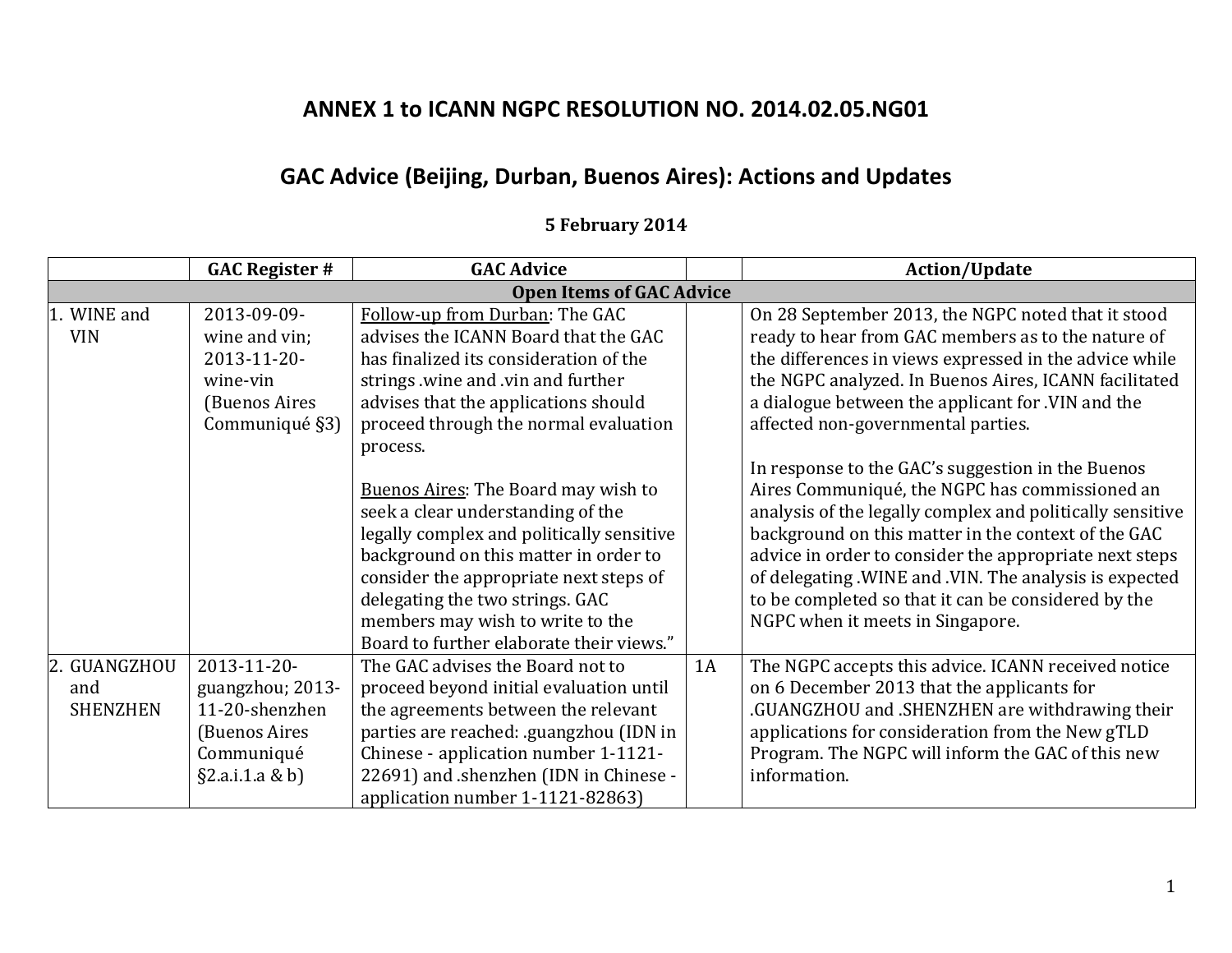|           | <b>GAC Register #</b>                                                                                            | <b>GAC Advice</b>                                                                                                                                                                                                                                                                                                                                                       |    | <b>Action/Update</b>                                                                                                                                                                                                                                                                                                                                                                                                                       |
|-----------|------------------------------------------------------------------------------------------------------------------|-------------------------------------------------------------------------------------------------------------------------------------------------------------------------------------------------------------------------------------------------------------------------------------------------------------------------------------------------------------------------|----|--------------------------------------------------------------------------------------------------------------------------------------------------------------------------------------------------------------------------------------------------------------------------------------------------------------------------------------------------------------------------------------------------------------------------------------------|
| $3.$ SPA  | 2013-11-20-spa<br>(Buenos Aires<br>Communiqué<br>§2.a.i.1.c]                                                     | The GAC advises the Board not to<br>proceed beyond initial evaluation until<br>the agreements between the relevant<br>parties are reached: .spa (application<br>numbers: 1-1619-92115, 1-1309-<br>81322, 1-1110-73648)<br>[Note: Application numbers updated<br>from original text of advice.]                                                                          | 1A | The NGPC accepts this advice. ICANN will not enter<br>into registry agreements with applicants for the<br>identified string at this time. The NGPC notes concern<br>about concluding the discussions with the applicants<br>and will request the GAC to (1) provide a timeline for<br>final consideration of the string, and (2) identify the<br>"interested parties" noted in the GAC advice.                                             |
| 4. YUN    | 2013-04-11-<br>gTLDStrings;<br>2013-07-18-<br>gTLDStrings<br>(Buenos Aires<br>Communiqué<br>§2.b]                | The GAC notes that the application for<br>.yun (application number 1-1318-<br>12524) has been withdrawn.                                                                                                                                                                                                                                                                | 1A | The NGPC accepts this advice. ICANN received notice<br>on 15 November 2013 that the applicant of application<br>number 1-1318-12524 for .YUN was withdrawing its<br>applications for consideration from the New gTLD<br>Program. Since application number 1-1318-12524 has<br>been withdrawn, the remaining application for the<br>.YUN string (application 1-974-89210) should<br>continue through the stages of the application process. |
| 5. AMAZON | $2013 - 07 - 18 - 0$ bj-<br>Amazon (Durban<br>Communiqué<br>§1.1.a.i.1; Buenos<br>Aires<br>Communiqué<br>$\S2.d$ | The GAC advises the ICANN Board that<br>the GAC has reached consensus on GAC<br>Objection Advice according to Module<br>3.1 part I of the Applicant Guidebook<br>on the following application: .amazon<br>(application number 1-1315-58086)<br>and related IDNs in Japanese<br>(application number $1-1318-83995$ )<br>and Chinese (application number 1-<br>1318-5591) |    | ICANN has commissioned an independent, third-party<br>expert to provide additional analysis on the specific<br>issues of application of law at issue, which may focus<br>on legal norms or treaty conventions relied on by<br>Amazon or governments. The analysis is expected to<br>be completed in time for the ICANN Singapore meeting<br>so that the NGPC can consider it in Singapore.                                                 |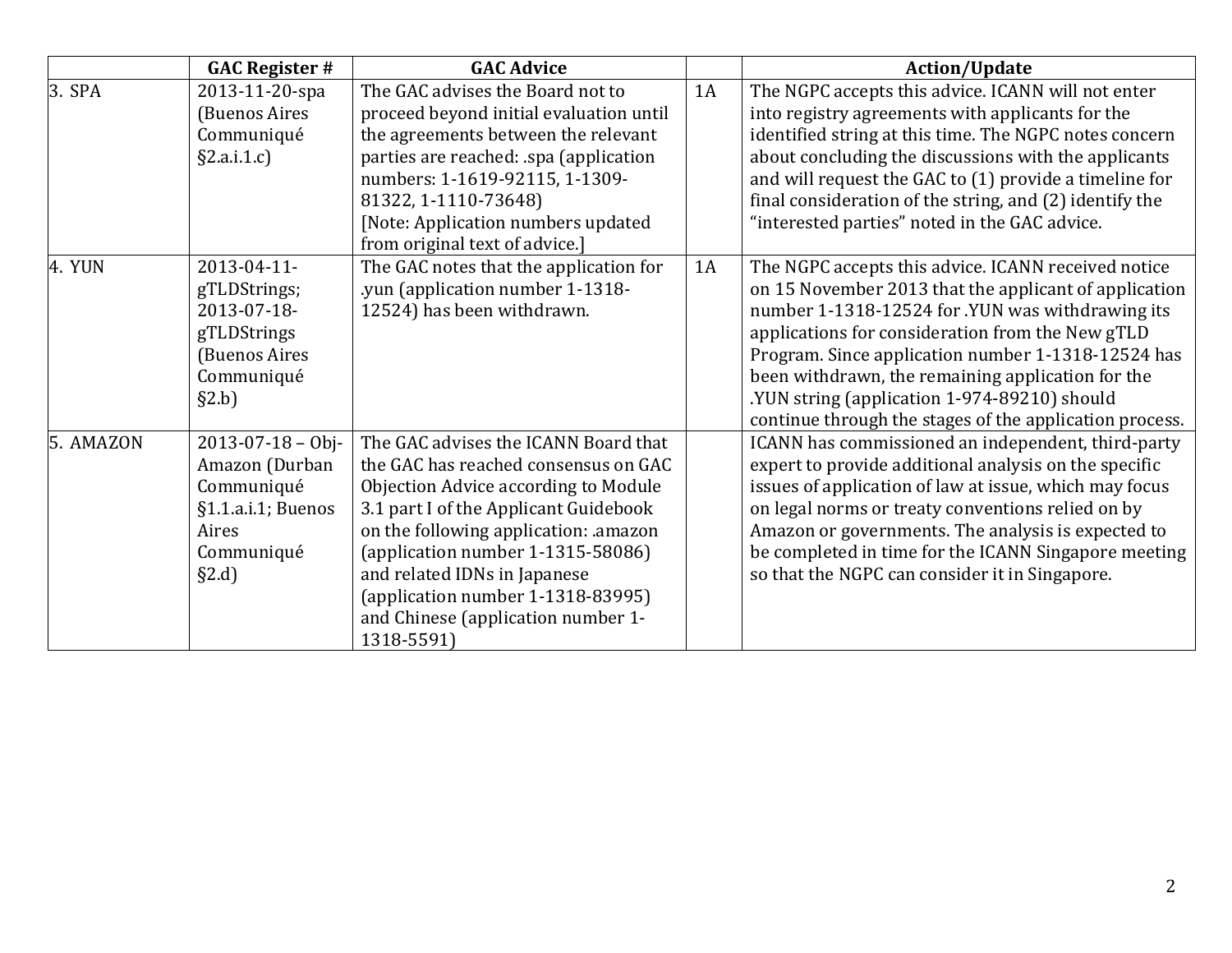|                   | <b>GAC Register #</b> | <b>GAC Advice</b>                          | <b>Action/Update</b>                                  |
|-------------------|-----------------------|--------------------------------------------|-------------------------------------------------------|
| 6. IGO            | 2013-11-20-IGO        | The GAC advises the ICANN Board that       | On 2 October 2013, the NGPC proposal in response to   |
| <b>PROTECTION</b> | (Buenos Aires         | the GAC, together with IGOs, remains       | the GAC's advice in the Durban Communiqué             |
| S                 | Communiqué            | committed to continuing the dialogue       | regarding protections for IGO acronyms was            |
|                   | §6.a.i]               | with NGPC on finalizing the modalities     | submitted to the GAC for its consideration.           |
|                   |                       | for permanent protection of IGO            |                                                       |
|                   |                       | acronyms at the second level, by           | The NGPC is developing ways to implement the GAC      |
|                   |                       | putting in place a mechanism which         | advice, including whether there are mechanisms, other |
|                   |                       | would: (1) provide for a permanent         | than the Trademark Clearinghouse, that can be used to |
|                   |                       | system of notifications to both the        | implement the advice. The NGPC will prepare an        |
|                   |                       | potential registrant and the relevant      | alternative proposal for consideration by the GAC.    |
|                   |                       | IGO as to possible conflict if a potential |                                                       |
|                   |                       | registrant seeks to register a domain      | The NGPC adopted a resolution at its 9 January 2014   |
|                   |                       | name matching the acronym of that          | meeting to extend the initial protections for IGO     |
|                   |                       | IGO; (2) allow the IGO a timely            | acronyms while the GAC and NGPC continue to work      |
|                   |                       | opportunity to effectively prevent         | through outstanding implementation issues.            |
|                   |                       | potential misuse and confusion; (3)        |                                                       |
|                   |                       | allow for a final and binding              | To note: During the Buenos Aires meeting, the GNSO    |
|                   |                       | determination by an independent third      | unanimously approved the recommendations in the       |
|                   |                       | party in order to resolve any              | Final Report of the IGO/INGO Protection PDP Working   |
|                   |                       | disagreement between an IGO and a          | Group. The Final Report recommended reserving IGO     |
|                   |                       | potential registrant; and (4) be at no     | names but not their acronyms. It did allow for the    |
|                   |                       | cost or of a nominal cost only to the      | inclusion of acronyms in the TMCH in future rounds if |
|                   |                       | IGO.                                       | they were included in the TMCH during the current     |
|                   |                       |                                            | round. It also requested an issue report on possible  |
|                   |                       | The GAC looks forward to receiving the     | revisions to the UDRP and URS policies that would     |
|                   |                       | alternative NGPC proposal adequately       | allow IGOs to take advantage of these processes.      |
|                   |                       | addressing this advice. Initial            | Subject to receiving direction from the Board, the    |
|                   |                       | protections for IGO acronyms should        | NGPC will: (1) consider the policy recommendations    |
|                   |                       | remain in place until the dialogue         | from the GNSO as the NGPC continues to actively       |
|                   |                       | between the NGPC, the IGOs and the         | develop an approach to respond to the GAC advice on   |
|                   |                       | GAC ensuring the implementation of         | protections for IGOs, and (2) develop a comprehensive |
|                   |                       | this protection is completed.              | proposal to address the GAC advice and the GNSO       |
|                   |                       |                                            | policy recommendations for consideration by the       |
|                   |                       |                                            | Board at a subsequent meeting.                        |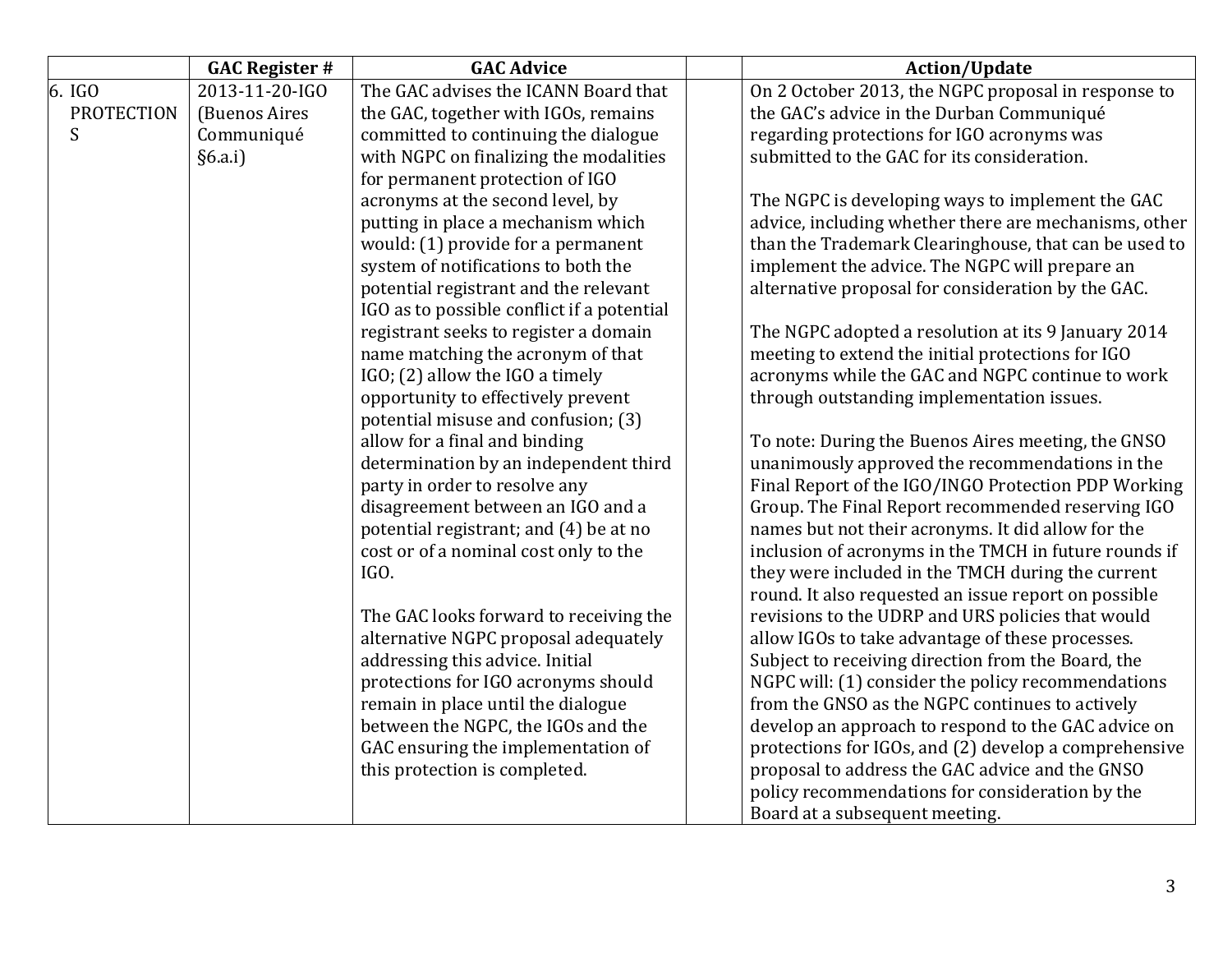|                   | <b>GAC Register #</b> | <b>GAC Advice</b>                            |    | <b>Action/Update</b>          |
|-------------------|-----------------------|----------------------------------------------|----|-------------------------------|
| 7.~IOC/RCRC       | $2013 - 07 - 18 -$    | The GAC advises the ICANN Board that         |    | Refer to the update above.    |
| <b>PROTECTION</b> | <b>IOCRC</b> (Durban  | the same complementary cost neutral          |    |                               |
|                   | Communiqué            | mechanisms to be worked out for the          |    |                               |
|                   | §5.a.i(sic)]          | protection of acronyms of IGOs be used       |    |                               |
|                   |                       | to also protect the acronyms of the          |    |                               |
|                   |                       | International Committee of the Red           |    |                               |
|                   |                       | Cross (ICRC/CICR) and the                    |    |                               |
|                   |                       | <b>International Federation of Red Cross</b> |    |                               |
|                   |                       | and Red Crescent Societies                   |    |                               |
|                   |                       | (IFRC/FICR).                                 |    |                               |
| 8. RCRC NAMES     | 2013-11-20-IOC-       | The GAC advises the ICANN Board that         | 1A | The NGPC accepts this advice. |
|                   | <b>RCRC</b> (Buenos   | it is giving further consideration to the    |    |                               |
|                   | Aires                 | way in which existing protections            |    |                               |
|                   | Communiqué            | should apply to the words "Red Cross",       |    |                               |
|                   | §6.a.i]               | "Red Crescent" and related                   |    |                               |
|                   |                       | designations at the top and second           |    |                               |
|                   |                       | levels with specific regard to national      |    |                               |
|                   |                       | Red Cross and Red Crescent entities;         |    |                               |
|                   |                       | and that it will provide further advice      |    |                               |
|                   |                       | to the Board on this.                        |    |                               |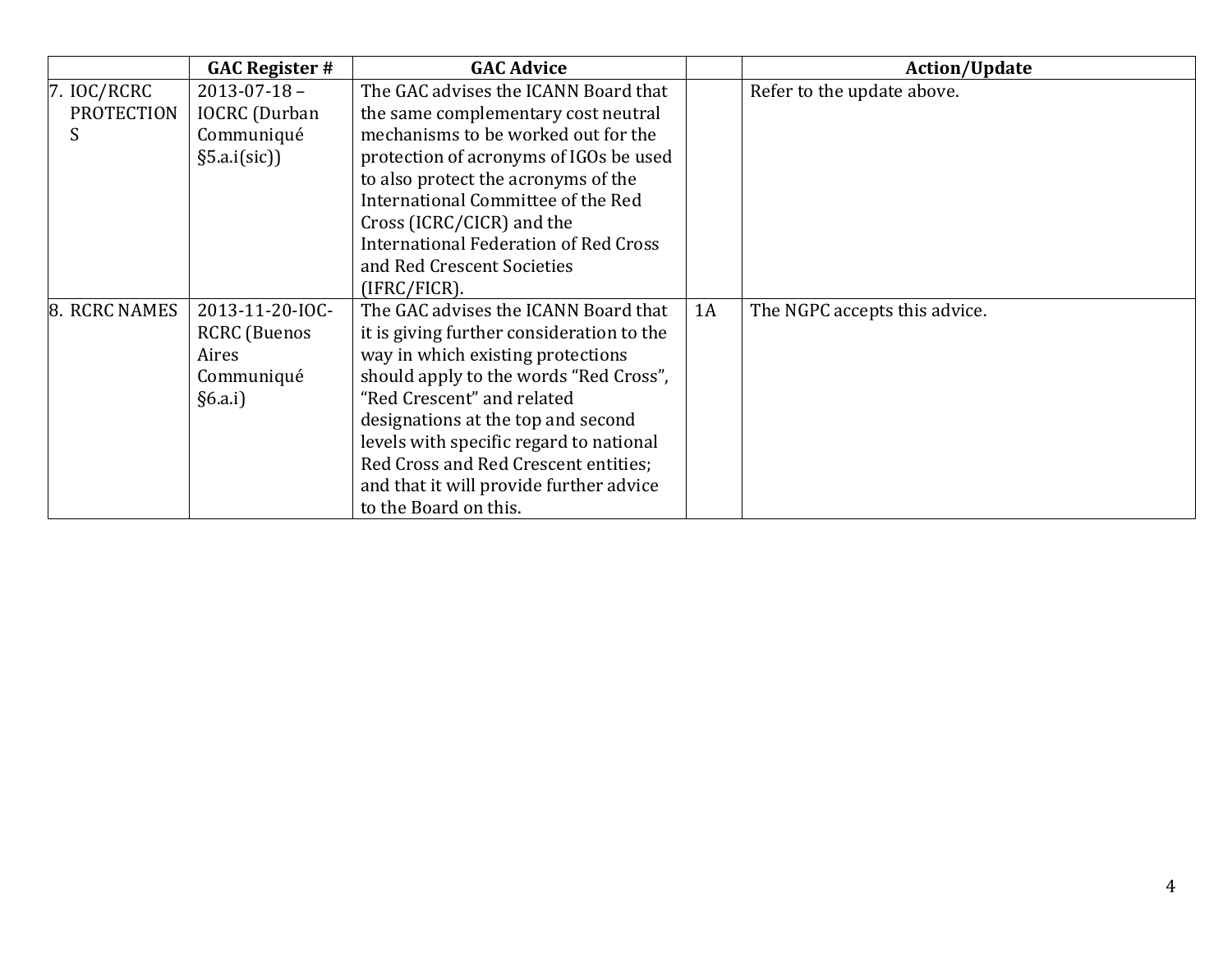|                   | <b>GAC Register #</b> | <b>GAC Advice</b>                       |    | <b>Action/Update</b>                                                          |
|-------------------|-----------------------|-----------------------------------------|----|-------------------------------------------------------------------------------|
| 9. CAT 1          | 2013-04-11-           | Beijing Communiqué: Strings that are    | 1A | The NGPC accepts the advice. The NGPC adopts the                              |
| <b>SAFEGUARDS</b> | Safeguards-           | linked to regulated or professional     |    | implementation framework attached as Annex 2                                  |
|                   | Categories -1;        | sectors should operate in a way that is |    | <http: board="" documents<="" en="" groups="" td="" www.icann.org=""></http:> |
|                   | 2013-11-20-Cat1-      | consistent with applicable laws. These  |    | /resolutions-new-gtld-annex-2-05feb14-en.pdf> to                              |
|                   | Cat2 (Beijing         | strings are likely to invoke a level of |    | address this advice, and directs the ICANN President                          |
|                   | Communiqué            | implied trust from consumers, and       |    | and CEO, or his designee, to implement the Category 1                         |
|                   | Annex I, Category     | carry higher levels of risk associated  |    | Safeguard advice consistent with the implementation                           |
|                   | 1; Buenos Aires       | with consumer harm. (Refer to the GAC   |    | framework.                                                                    |
|                   | Communiqué            | Register of Advice for the full text of |    |                                                                               |
|                   | §1.d.i]               | each Category 1 Safeguard.)             |    | With respect to the additional advice in the Buenos                           |
|                   |                       |                                         |    | Aires Communiqué on the Category 1 Safeguards, the                            |
|                   |                       | Buenos Aires Communiqué: The GAC        |    | NGPC accepts the advice to re-categorize the string                           |
|                   |                       | advises the ICANN Board to re-          |    | doctor as falling within Category 1 safeguard advice                          |
|                   |                       | categorize the string doctor as falling |    | addressing highly regulated sectors and ensure that                           |
|                   |                       | within Category 1 safeguard advice      |    | the domains in the .doctor TLD are ascribed                                   |
|                   |                       | addressing highly regulated sectors,    |    | exclusively to legitimate medical practitioners.                              |
|                   |                       | therefore ascribing these domains       |    |                                                                               |
|                   |                       | exclusively to legitimate medical       |    |                                                                               |
|                   |                       | practitioners. The GAC notes the strong |    |                                                                               |
|                   |                       | implications for consumer protection    |    |                                                                               |
|                   |                       | and consumer trust, and the need for    |    |                                                                               |
|                   |                       | proper medical ethical standards,       |    |                                                                               |
|                   |                       | demanded by the medical field online    |    |                                                                               |
|                   |                       | to be fully respected.                  |    |                                                                               |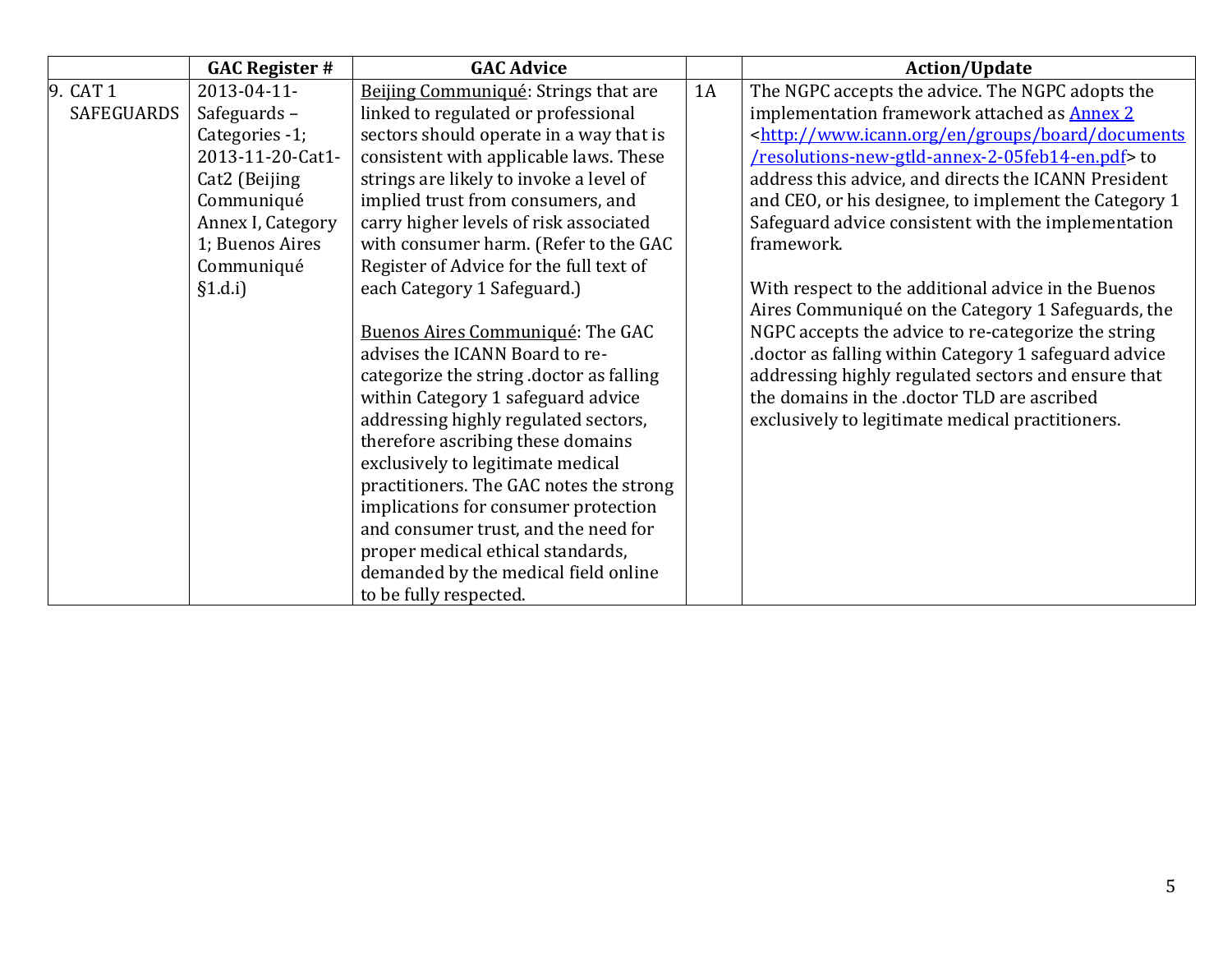|                   | <b>GAC Register #</b> | <b>GAC Advice</b>                                                         | <b>Action/Update</b>                                                                           |
|-------------------|-----------------------|---------------------------------------------------------------------------|------------------------------------------------------------------------------------------------|
| 10.               | 2013-04-11-           | Beijing: For strings representing                                         | ICANN contacted the 186 applicants for strings                                                 |
| CAT <sub>2</sub>  | Safeguards-           | generic terms, exclusive registry access                                  | identified in the GAC's Category 2 safeguard advice.                                           |
| <b>SAFEGUARDS</b> | Categories -2;        | should serve a public interest goal. In                                   | The applicants were asked to respond by a specified                                            |
| - EXCLUSIVE       | 2013-11-20-Cat1-      | the current round, the GAC has                                            | date indicating whether the applied-for TLD will be                                            |
| <b>ACCESS</b>     | Cat <sub>2</sub>      | identified the following non-exhaustive                                   | operated as an exclusive access registry. An                                                   |
|                   |                       | list of strings that it considers to be                                   | overwhelming majority of the applicants (174)                                                  |
|                   | (Beijing              | generic terms, where the applicant is                                     | indicated that the TLD would not be operated as an                                             |
|                   | Communiqué            | currently proposing to provide                                            | exclusive access registry. The NGPC adopted a                                                  |
|                   | Annex I, Category     | exclusive registry access: .antivirus,                                    | resolution directing staff to move forward with the                                            |
|                   | 2, Item 2; Buenos     | .app, .autoinsurance, .baby, .beauty,                                     | contracting process for applicants for strings                                                 |
|                   | Aires                 | .blog, .book, .broker, .carinsurance,                                     | identified in the Category 2 Safeguards that were                                              |
|                   | Communiqué            | .cars, .cloud, .courses, .cpa, .cruise, .data,                            | prepared to enter into the Registry Agreement as                                               |
|                   | §1.e]                 | .dvr, .financialaid, .flowers, .food, .game,                              | approved, since moving forward with these applicants                                           |
|                   |                       | .grocery, .hair, .hotel, .hotels .insurance,                              | was consistent with the GAC's advice.                                                          |
|                   |                       | .jewelry, .mail, .makeup, .map, .mobile,                                  |                                                                                                |
|                   |                       | .motorcycles, .movie, .music, .news,                                      | Twelve applicants responded that the TLD would be                                              |
|                   |                       | .phone, .salon, .search, .shop, .show,                                    | operated as an exclusive access registry. These 12                                             |
|                   |                       | .skin, song, store, tennis, theater,                                      | applicants have applied for the following strings:                                             |
|                   |                       | .theatre, .tires, .tunes, .video, .watches,                               | .BROKER, .CRUISE, .DATA, .DVR, .GROCERY, .MOBILE,                                              |
|                   |                       | .weather, yachts, $\mathcal{P} \ni \mathcal{P}$ is [cloud], $\mathcal{P}$ | .PHONE, .STORE, .THEATER, .THEATRE and .TIRES.                                                 |
|                   |                       | トア [store], セール [sale], ファッシ                                              | Staff requested the applicants to provide an                                                   |
|                   |                       | ョン [fashion], 家電 [consumer                                                | explanation of how the proposed exclusive registry                                             |
|                   |                       | electronics], 手表 [watches], 書籍                                            | access serves a public interest goal. The responses                                            |
|                   |                       | [book], 珠宝 [jewelry], 通販 [online                                          | have been received. ICANN staff will forward the                                               |
|                   |                       | shopping], 食品 [food]                                                      | responses to the NGPC and the GAC so that the                                                  |
|                   |                       |                                                                           | responses can be considered prior to the Singapore                                             |
|                   |                       | <b>Buenos Aires: The GAC welcomes the</b>                                 | meeting.                                                                                       |
|                   |                       | Board's communication with applicants                                     |                                                                                                |
|                   |                       | with regard to open and closed gTLDs,                                     | The NGPC accepts the advice in the Buenos Aires                                                |
|                   |                       | but seeks written clarification of how                                    | Communiqué. As requested in in the Buenos Aires<br>Communiqué, the NGPC has provided a written |
|                   |                       | strings are identified as being generic.                                  |                                                                                                |
|                   |                       |                                                                           | clarification to the GAC of how strings are identified as                                      |
|                   |                       |                                                                           | being generic.                                                                                 |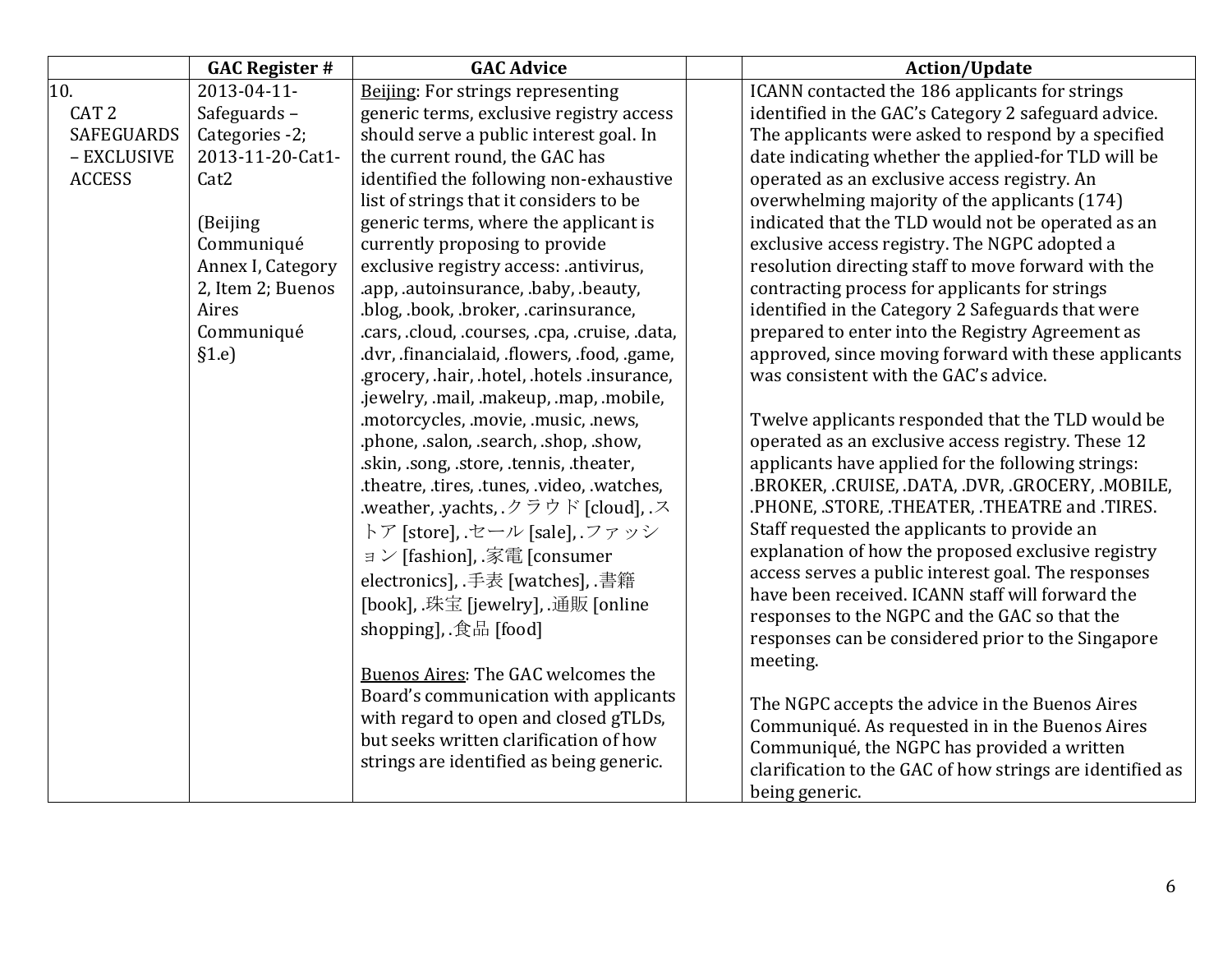|                   | <b>GAC Register #</b> | <b>GAC Advice</b>                           |    | <b>Action/Update</b>                                  |
|-------------------|-----------------------|---------------------------------------------|----|-------------------------------------------------------|
| 11.               | 2013-04-11-           | Beijing Communiqué: As an exception         | 1A | The NGPC accepted the GAC's Beijing advice regarding  |
| CAT <sub>2</sub>  | Safeguards-           | to the general rule that the gTLD           |    | Category 2 (Restricted Access). To implement the      |
| SAFEGUARDS -      | Categories -2;        | domain name space is operated in an         |    | advice, the NGPC revised Specification 11 - Public    |
| <b>RESTRICTED</b> | 2013-11-20-Cat1-      | open manner registration may be             |    | Interest Commitments in the New gTLD Registry         |
| <b>ACCESS</b>     | Cat <sub>2</sub>      | restricted, in particular for strings       |    | Agreement. The PIC Spec requires that "Registry       |
|                   | (Beijing              | mentioned under category 1 above. In        |    | Operator will operate the TLD in a transparent        |
|                   | Communiqué            | these cases, the registration               |    | manner consistent with general principles of openness |
|                   | Annex I, Category     | restrictions should be appropriate for      |    | and non-discrimination by establishing, publishing    |
|                   | 2, Item 2; Buenos     | the types of risks associated with the      |    | and adhering to clear registration policies."         |
|                   | Aires                 | TLD. The registry operator should           |    |                                                       |
|                   | Communiqué            | administer access in these kinds of         |    | The NGPC accepts the advice in the Buenos Aires       |
|                   | §1.a.i.1]             | registries in a transparent way that        |    | Communiqué. As requested, the NGPC has provided a     |
|                   |                       | does not give an undue preference to        |    | written clarification to the GAC on whether the Board |
|                   |                       | any registrars or registrants, including    |    | considers that the existing PIC specifications        |
|                   |                       | itself, and shall not subject registrars or |    | (including 3c) fully implements this advice.          |
|                   |                       | registrants to an undue disadvantage.       |    |                                                       |
|                   |                       |                                             |    |                                                       |
|                   |                       | Buenos Aires Communiqué: The GAC            |    |                                                       |
|                   |                       | highlights the importance of its Beijing    |    |                                                       |
|                   |                       | advice on 'Restricted Access' registries,   |    |                                                       |
|                   |                       | particularly with regard to the need to     |    |                                                       |
|                   |                       | avoid undue preference and/or undue         |    |                                                       |
|                   |                       | disadvantage. The GAC requests a            |    |                                                       |
|                   |                       | briefing on whether the Board               |    |                                                       |
|                   |                       | considers that the existing PIC             |    |                                                       |
|                   |                       | specifications (including 3c) fully         |    |                                                       |
|                   |                       | implements this advice.                     |    |                                                       |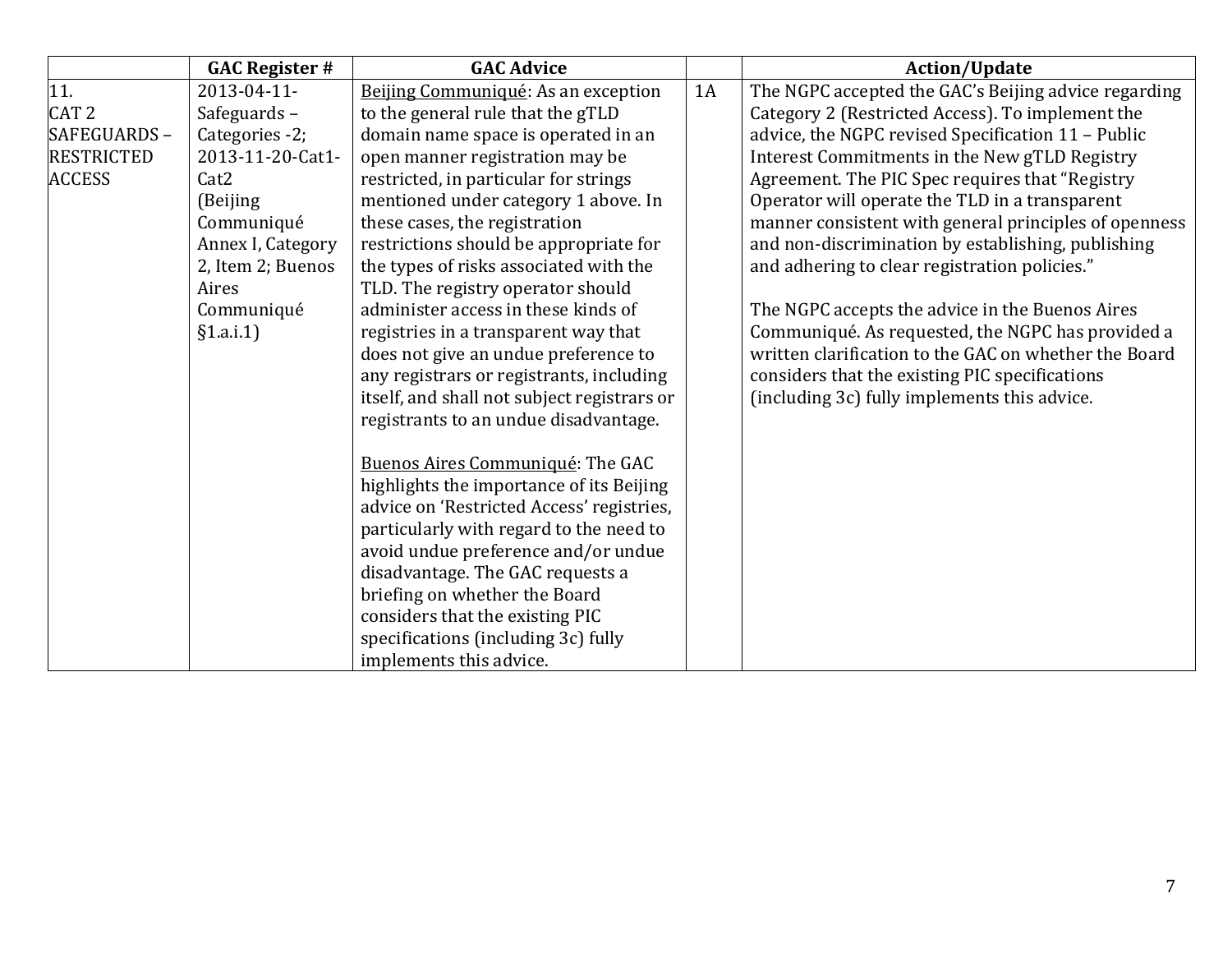|                  | <b>GAC Register #</b> | <b>GAC Advice</b>                          | <b>Action/Update</b>                                                          |
|------------------|-----------------------|--------------------------------------------|-------------------------------------------------------------------------------|
| 12.              | 2103-04-11-           | The GAC advises the Board that with        | The NGPC adopted a resolution to accept this advice at                        |
| <b>HALAL AND</b> | Religious Terms;      | regard to Module 3.1 part II of the        | its 4 June 2013 meeting. Pursuant to Section 3.1.ii of                        |
| <b>ISLAM</b>     | 2013-11-20-           | Applicant Guidebook, the GAC               | the AGB, the NGPC and some members of the GAC met                             |
|                  | islam-halal           | recognizes that religious terms are        | during the ICANN 47 meeting in Durban to discuss the                          |
|                  | (Beijing              | sensitive issues. Some GAC members         | concerns about the applications.                                              |
|                  | Communiqué            | have raised sensitivities on the           |                                                                               |
|                  | §1.a.ii; Buenos       | applications that relate to Islamic        | On 24 October 2013 decisions were posted in favor of                          |
|                  | Aires                 | terms, specifically .islam and .halal. The | the applicant on the community objections filed by the                        |
|                  | Communiqué §7)        | GAC members concerned have noted           | Telecommunications Regulatory Authority of the UAE.                           |
|                  |                       | that the applications for .islam and       |                                                                               |
|                  |                       | halal lack community involvement and       | In a 4 November 2013 letter from the Organization of                          |
|                  |                       | support. It is the view of these GAC       | Islamic Cooperation (OIC) to the GAC Chair, the OIC                           |
|                  |                       | members that these applications            | requested that its letter be considered an "official                          |
|                  |                       | should not proceed.                        | opposition of the Member States of the OIC towards                            |
|                  |                       |                                            | probable authorization by the GAC allowing the use of                         |
|                  |                       | GAC took note of letters sent by the OIC   | [] ISLAM and .HALAL by any entity not representing                            |
|                  |                       | and the ICANN Chairman in relation to      | the collective voice of the Muslim people."                                   |
|                  |                       | the strings .islam and .halal. The GAC     |                                                                               |
|                  |                       | has previously provided advice in its      | In a 11 November 2013 letter to the GAC Chair, the                            |
|                  |                       | Beijing Communiqué, when it                | NGPC indicated that before it takes action on the                             |
|                  |                       | concluded its discussions on these         | strings, it will wait for any additional GAC input during                     |
|                  |                       | strings. The GAC Chair will respond to     | the Buenos Aires meeting or resulting GAC                                     |
|                  |                       | the OIC correspondence accordingly,        | Communiqué. The Buenos Aires Communiqué took                                  |
|                  |                       | noting the OIC's plans to hold a meeting   | note of the letters sent by the OIC, but did not offer any                    |
|                  |                       | in early December. The GAC chair will      | additional advice to the Board. The OIC also adopted a                        |
|                  |                       | also respond to the ICANN Chair's          | resolution in December 2013 communicating its                                 |
|                  |                       | correspondence in similar terms.           | official objection to the use of the applied-for .ISLAM<br>and .HALAL TLDs.   |
|                  |                       |                                            |                                                                               |
|                  |                       |                                            | The NGPC takes note of the significant concerns                               |
|                  |                       |                                            | expressed during the dialogue, and additional                                 |
|                  |                       |                                            | opposition raised, including by the OIC, which                                |
|                  |                       |                                            | represents 1.6 billion members of the Muslim                                  |
|                  |                       |                                            | community. The NGPC has sent a letter to the                                  |
|                  |                       |                                            | applicant, which is available here                                            |
|                  |                       |                                            | <http: correspondence="" cr<="" en="" news="" td="" www.icann.org=""></http:> |
|                  |                       |                                            | ocker-to-abbasnia-07feb14-en.pdf>.                                            |